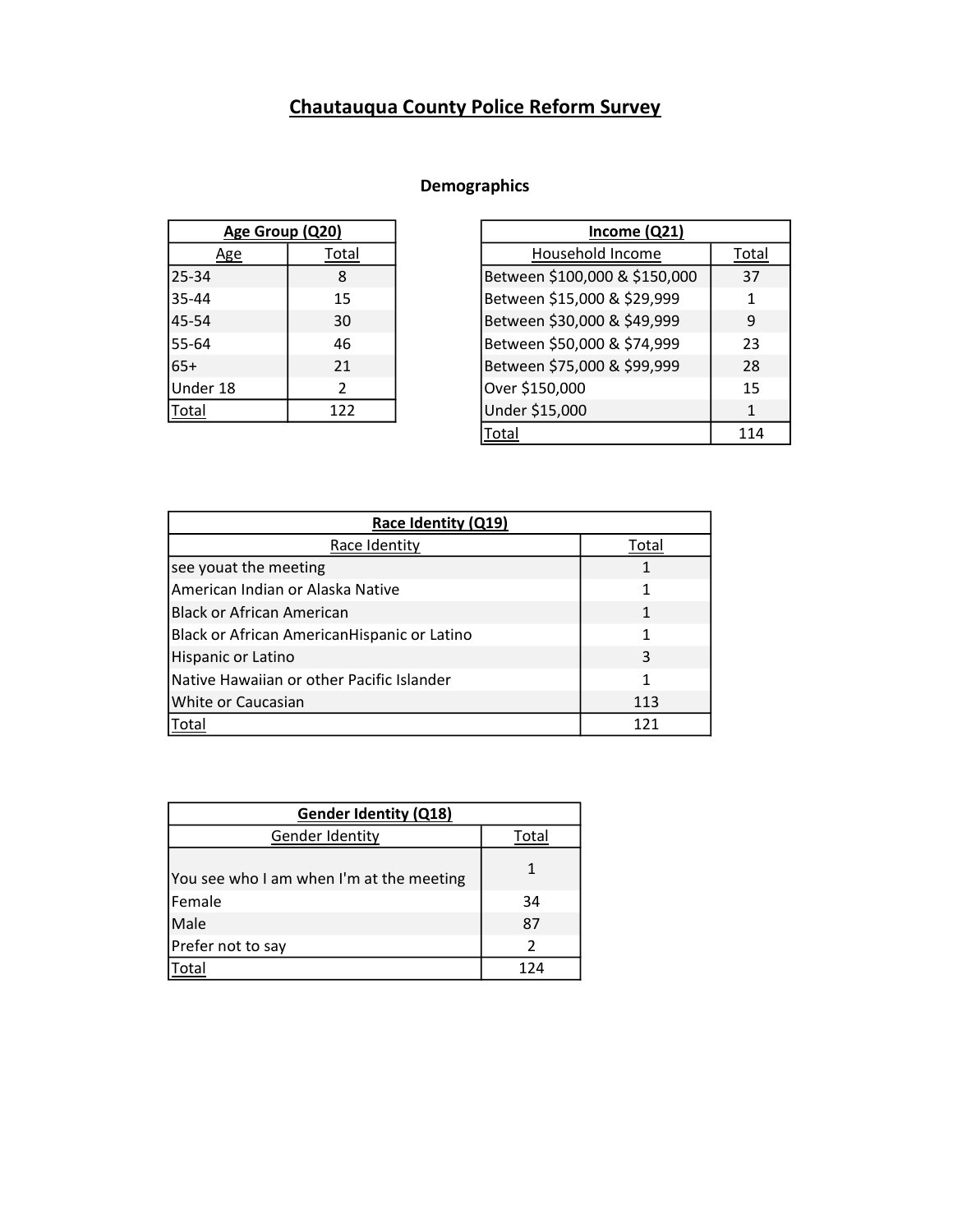| Please select the location of your residence |                |  |
|----------------------------------------------|----------------|--|
| or if you are not a resident the town of     |                |  |
| your employment (Q1)                         |                |  |
| Location                                     | Total          |  |
| Falconer                                     | 23             |  |
| Westfield                                    | 13             |  |
| Jamestown                                    | 10             |  |
| Carroll                                      | 9              |  |
| City of Dunkirk                              | 9              |  |
| Ellicott                                     | 8              |  |
| <b>Busti</b>                                 | $\overline{7}$ |  |
| Fredonia                                     | 7              |  |
| Arkwright                                    | 4              |  |
| <b>Cherry Creek</b>                          | 4              |  |
| Lakewood                                     | 4              |  |
| <b>Bemus Point</b>                           | 3              |  |
| Poland                                       | 3              |  |
| Pomfret                                      | 3              |  |
| Chautauqua                                   | $\overline{2}$ |  |
| Clymer                                       | $\overline{2}$ |  |
| <b>Dunkirk</b>                               | $\overline{2}$ |  |
| Ellington                                    | $\overline{2}$ |  |
| Gerry                                        | $\overline{2}$ |  |
| Kiantone                                     | $\overline{2}$ |  |
| Mayville                                     | $\overline{2}$ |  |
| <b>Brocton</b>                               | 1              |  |
| Cassadaga                                    | $\overline{1}$ |  |
| Celoron                                      | 1              |  |
| Ellery                                       | $\overline{1}$ |  |
| North Harmony                                | $\overline{1}$ |  |
| Ripley                                       | $\overline{1}$ |  |
| Sheridan                                     | $\overline{1}$ |  |
| Sherman                                      | $\overline{1}$ |  |
| <b>Silver Creek</b>                          | $\overline{1}$ |  |
| Stockton                                     | 1              |  |
| <b>Total</b>                                 | 131            |  |

| own of |                                         | What stakeholder group do you belong to? (Q2) |  |
|--------|-----------------------------------------|-----------------------------------------------|--|
| Total  | Stakeholder Group                       | Total                                         |  |
| 23     | Community Liaison (North County)        | 3                                             |  |
| 13     | Community Liaison (South County)        | $\mathfrak z$                                 |  |
| 10     | Community member                        | 54                                            |  |
| 9      | <b>Elected or Appointed Officials</b>   | 36                                            |  |
| 9      | <b>Emergency Services (fire/rescue)</b> | 16                                            |  |
| 8      | Law Enforcement                         | 19                                            |  |
|        | Total                                   | 130                                           |  |
|        |                                         |                                               |  |

| Please select local police department to provide |       |
|--------------------------------------------------|-------|
| feedback on. (Q3)                                |       |
| Feedback Department                              | Total |
| <b>Carroll Police Department</b>                 | 9     |
| Chautauqua County Sheriff's Office               | 31    |
| <b>Dunkirk Police Department</b>                 | 11    |
| <b>Ellicott Police Department</b>                | 27    |
| Fredonia Police Department                       | 8     |
| Jamestown Police Department                      | 12    |
| Lakewood-Busti Police Department                 | 13    |
| <b>New York State Police</b>                     | 5     |
| <b>Westfield Police Department</b>               | 14    |
| Total                                            | 130   |

|     | When was the last time you had a direct interaction |       |
|-----|-----------------------------------------------------|-------|
|     | with your local police agency? (Q4)                 |       |
|     | <b>Last Direct Police Interaction</b>               | Total |
|     | More than 5 years ago                               | 12    |
|     | l Never                                             |       |
| 131 | Within the last 5 years                             | 107   |
|     |                                                     | 126   |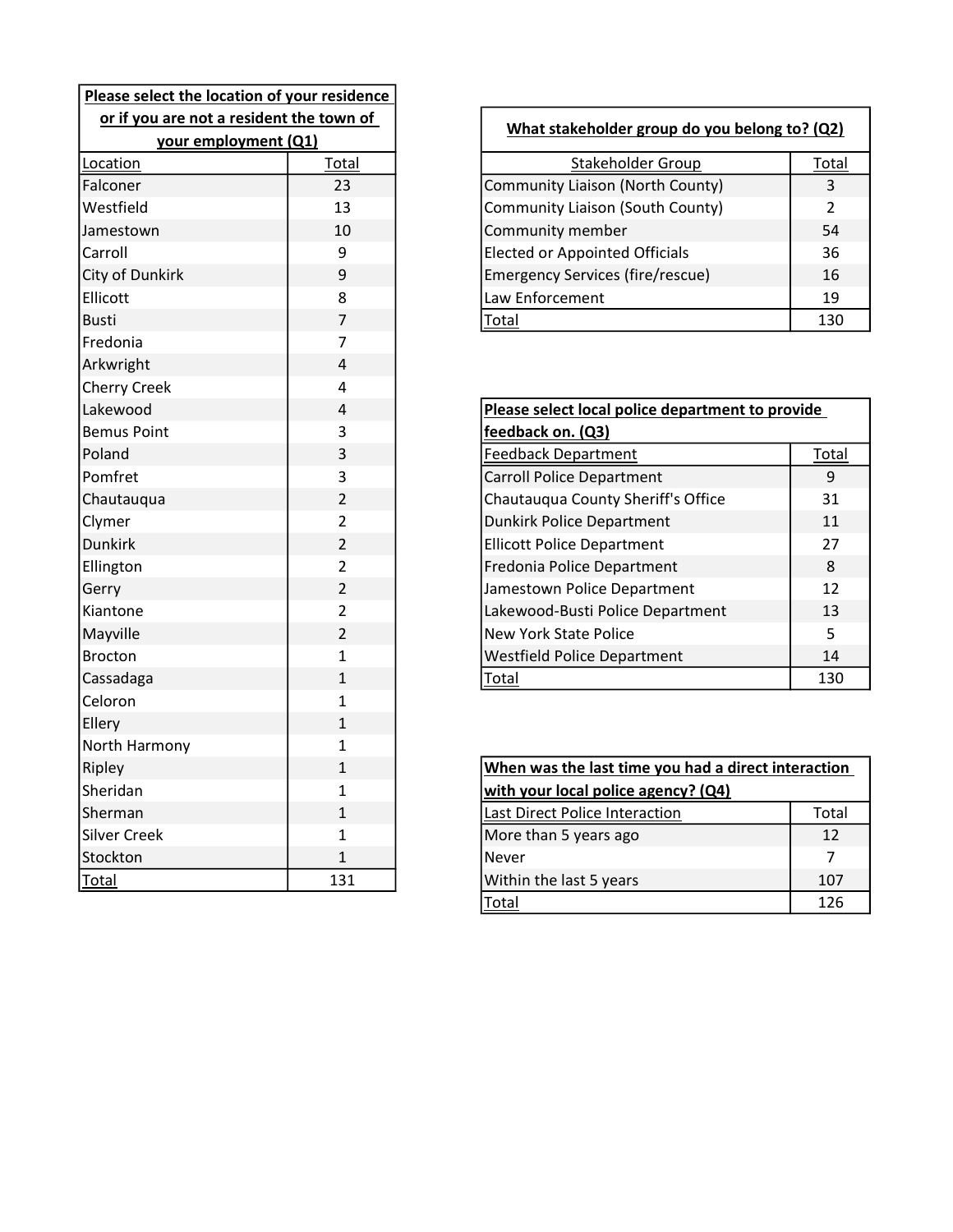## Additional Comments from Q4

As mayor, I am in contact with our Chief weekly

Brought drug activity in Township to Sheriff's attention. Corrective action was taken. Thankyou!

Fredonia police department responded to a fraud case at my work

I actively participate at town meetings

I am a police officer for 41 years

I believe the DPD is professional, focused on our community and doing a great job

I had bad customer service from them but my last engagement with them was amazing

I had no problems they were very professional

I have called the police for incidents in Falconer Park and they are quickly responsive.

I have several interactions a year.

I interact on almost a daily basis.

I work with the WPD and our Police Chief on a daily basis as part of my job with the Village of Westfield. I work with them daily, and I appreciate each of them.

My interaction is related to my professional work, not of a personal nature.

my interaction with DPD is through community events

My most recent interaction was by e-mail discussing the Town's enhanced Sheriff's agreement. As Chairman of the Chautauqua County Planning Board I have reviewed Capital Project requests from the Sheriff's Department NYSP need to learn some community policing tactics

Our address is Mayville, NY, however we are in Westfield School District and consider ourselves Westfield community members.

P/T Police Chief for Carrollk

The chautauqua county Sheriffs dept. is a great police agency. They should recieve more funding for more deputies and equipment to do there job safely.!

Very helpful, courteous and friendly personnel Todays young officers need to develop relationships with community members and groups. Learn to communicate and build rapport. Basic policing and based off of information obtained from the community.

We have Amazing officers. Very businesslike and easy to speak with

Your question 5 should just be to rank the items. Rankings will vary depending on the the residential demographic. A suburban family versus a a rural family and city family will result in vastly different levels of priority based on daily life and circumstances. When I have dealt with Jamestown , I have found them to be very professional and compassionate.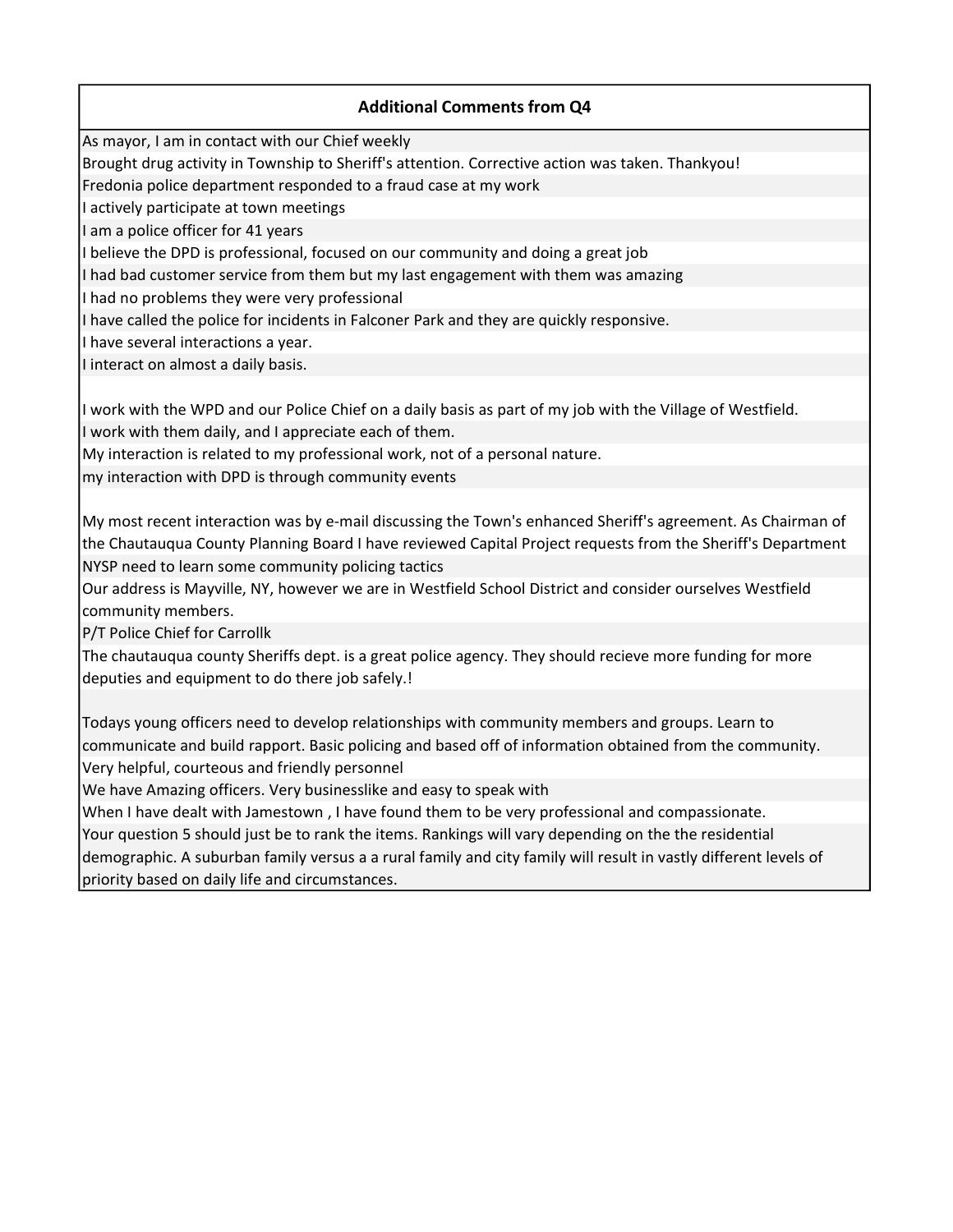| Police officers are a necessary part of your community (Q7)                                       |       |  |
|---------------------------------------------------------------------------------------------------|-------|--|
| Police-Necessary Part of Community                                                                | Total |  |
| some form of policing is necessary                                                                |       |  |
| They provide valuable contributions to the community; however in the capacity they exist now, not |       |  |
| Agree                                                                                             |       |  |
| Disagree                                                                                          |       |  |
| II Am Not Surel want them to be.                                                                  |       |  |
| l Neutral                                                                                         |       |  |
| Strongly Agree                                                                                    | 114   |  |
| Strongly Agree                                                                                    |       |  |
| Total                                                                                             | 128   |  |

| Police officers in your community are well trained. (Q8)                                               |       |  |
|--------------------------------------------------------------------------------------------------------|-------|--|
| Police in Community Are Well Trained                                                                   | Total |  |
| Lack of funding restricts the amount of training and the number of training officers in the department |       |  |
| requires a great deal more information to provide a proper answer                                      |       |  |
| Agree                                                                                                  | 46    |  |
| Agreel Am Not Sure                                                                                     |       |  |
| AgreeNeutral                                                                                           |       |  |
| Disagree                                                                                               |       |  |
| I Am Not Sure                                                                                          |       |  |
| <b>INeutral</b>                                                                                        |       |  |
| Neutrall Am Not Sure                                                                                   |       |  |
| Strongly Agree                                                                                         | 56    |  |
| <b>Strongly Disagree</b>                                                                               |       |  |
| <b>Total</b>                                                                                           | 128   |  |

| Police officers in your community are responsive to the public's needs. (Q9)                   |       |  |
|------------------------------------------------------------------------------------------------|-------|--|
| Police in Community Responsive to Public's Needs                                               | Total |  |
| once again more data required                                                                  |       |  |
| Agree                                                                                          | 42    |  |
| AgreeTo the best of their abilities given the department being short staffed                   |       |  |
| <b>Disagree</b>                                                                                |       |  |
| DisagreeUnfortunately, I have to disagree given that it seems the community has been forced to |       |  |
| choose blue lives or black lives matter, when it shouldn't have to be a choice at all.         |       |  |
| I Am Not Sure                                                                                  |       |  |
| <b>Neutral</b>                                                                                 | q     |  |
| Neutralsome are very responsive and others not so much                                         |       |  |
| <b>Strongly Agree</b>                                                                          | 66    |  |
| <b>Strongly Disagree</b>                                                                       |       |  |
| <b>Total</b>                                                                                   | 128   |  |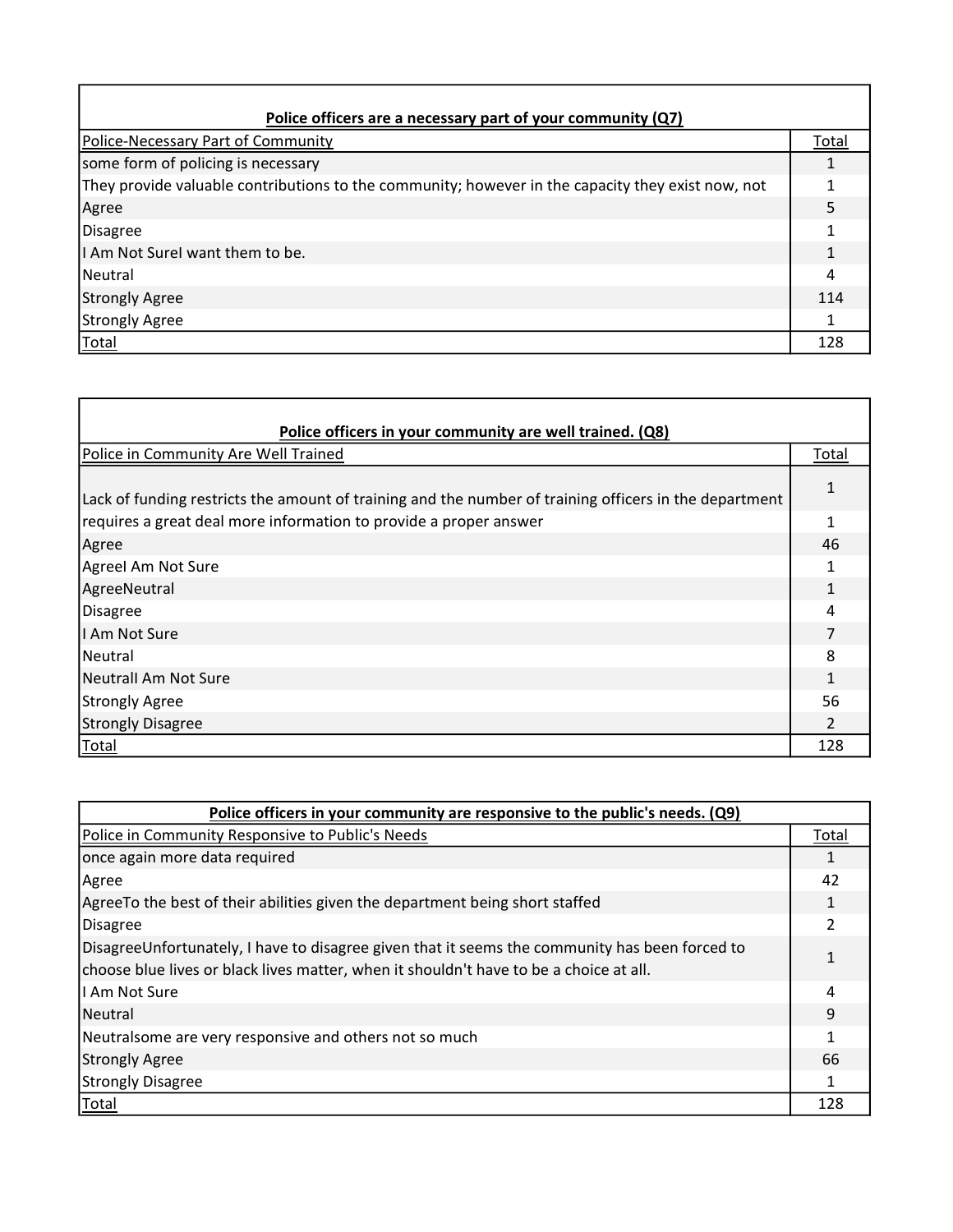| Police officers in your community are held accountable for their actions. (Q10) |       |  |
|---------------------------------------------------------------------------------|-------|--|
| Police Officers Held Accountable                                                | Total |  |
| Don't know                                                                      |       |  |
| I am not sure, but have the assumption that this would exist.                   |       |  |
| needs more data to give a proper answer                                         |       |  |
| Agree                                                                           | 40    |  |
| AgreeThis has improved in the last couple of years                              |       |  |
| <b>Disagree</b>                                                                 |       |  |
| I Am Not Sure                                                                   | 11    |  |
| l Neutral                                                                       | 10    |  |
| Strongly Agree                                                                  | 56    |  |
| <b>Strongly Disagree</b>                                                        |       |  |
| <b>Total</b>                                                                    | 128   |  |

| Police officers in your community strive to have a positive impact on the community. (Q11)             |       |  |
|--------------------------------------------------------------------------------------------------------|-------|--|
| Police Strive for a Positive Impact                                                                    | Total |  |
| I am a law abiding citizen and unfortunately feel that sometimes there is use of fear and intimidation |       |  |
| even in every day interactions.                                                                        |       |  |
| If feel this way about the Deputies but do not feel this way, at all, about the SPs.                   |       |  |
| more data required                                                                                     |       |  |
| Agree                                                                                                  | 38    |  |
| AgreeGenerally officer strive to have a positive impact but occassionally the outcome is not           |       |  |
| considered (State Police seem to have a different mind set)                                            |       |  |
| AgreeNeutral                                                                                           |       |  |
| I Am Not Sure                                                                                          | 3     |  |
| l Neutral                                                                                              | 10    |  |
| <b>Strongly Agree</b>                                                                                  | 70    |  |
| <b>Strongly Disagree</b>                                                                               |       |  |
| Total                                                                                                  | 128   |  |

| Police officers in your community are fundamentally honest. (Q12) |              |  |
|-------------------------------------------------------------------|--------------|--|
| Police are Fundamentally Honest                                   | <b>Total</b> |  |
| more data required                                                |              |  |
| Agree                                                             | 35           |  |
| Agree                                                             |              |  |
| Disagree                                                          |              |  |
| I Am Not Sure                                                     | 8            |  |
| Neutral                                                           | 6            |  |
| <b>Strongly Agree</b>                                             | 71           |  |
| Strongly Disagree                                                 |              |  |
| <b>Total</b>                                                      | 126          |  |